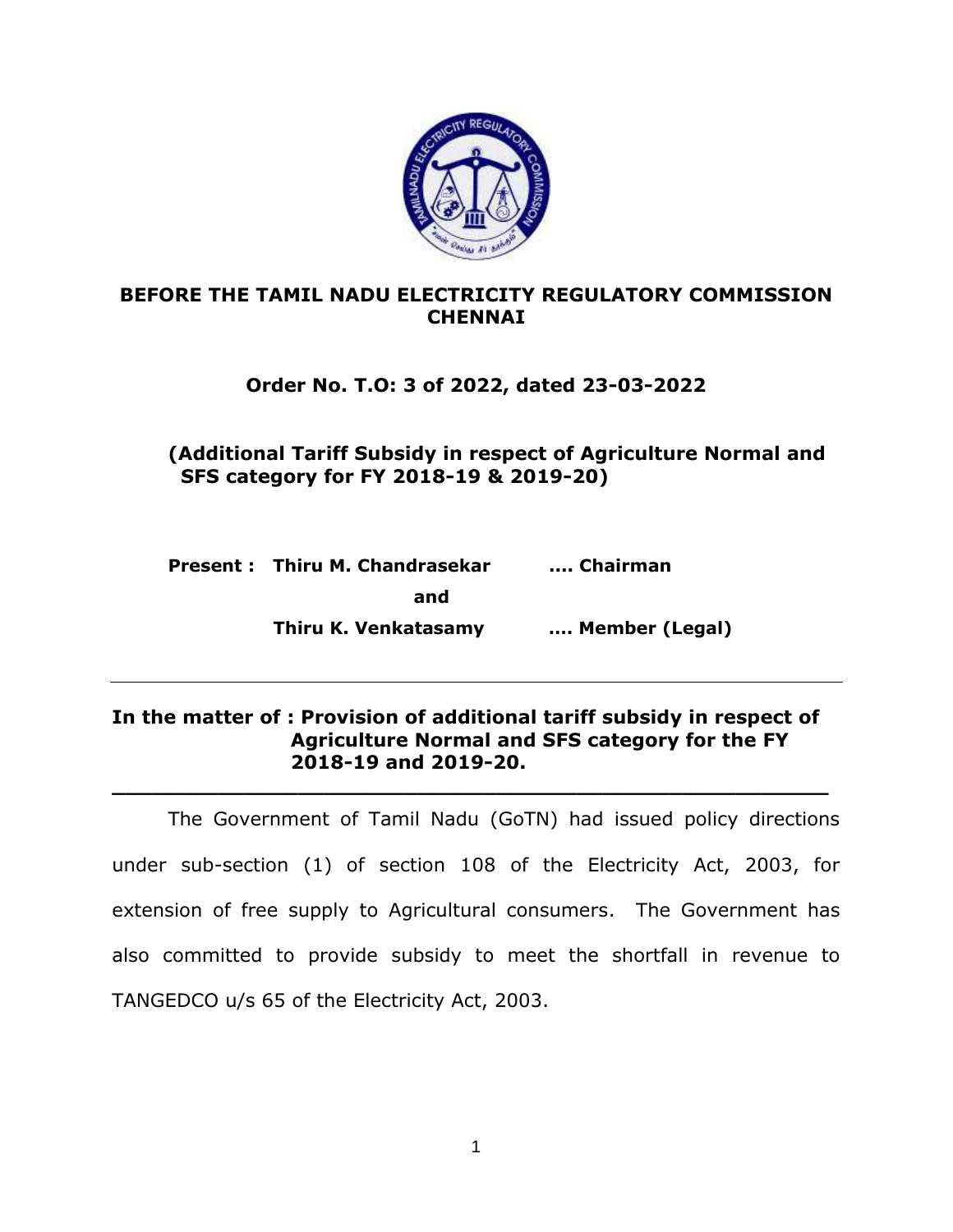(2) The Commission in its Order No.7 of 2018 dated 30-11-2018 has, interalia, given direction to TANGEDCO to furnish the actual connected load of Agriculture consumers as on 01-04-2018 immediately and the connected load as on 01-10-2018 before 31-12-2018 as farmers are replacing their pumps load with higher capacity motors due to depletion of ground water level. TANGEDCO claimed the tariff subsidy based on the contracted load available in their records instead of actual consumption. Therefore, TANGEDCO was directed to expedite the process of load updation to avoid financial loss to TANGEDCO.

3) TANGEDCO has in its letter dated 13-11-2019 stated that a committee has been formed to finalize the actual connected load in respect of agriculture services for the financial year 2018-19 and 2019-20 as farmers are using lighting load upto 150 watts inside and outside of pump room and its usage hours is also more than usage of motors. These lighting loads are being used for illumination during night hours also. Since there is no meter in most of the agriculture services, subsidy is being claimed based on the Horse Power only and the usage of electricity for this lighting load consumption could not be claimed so far. Therefore, TANGEDCO has prayed time for completion of this load updation.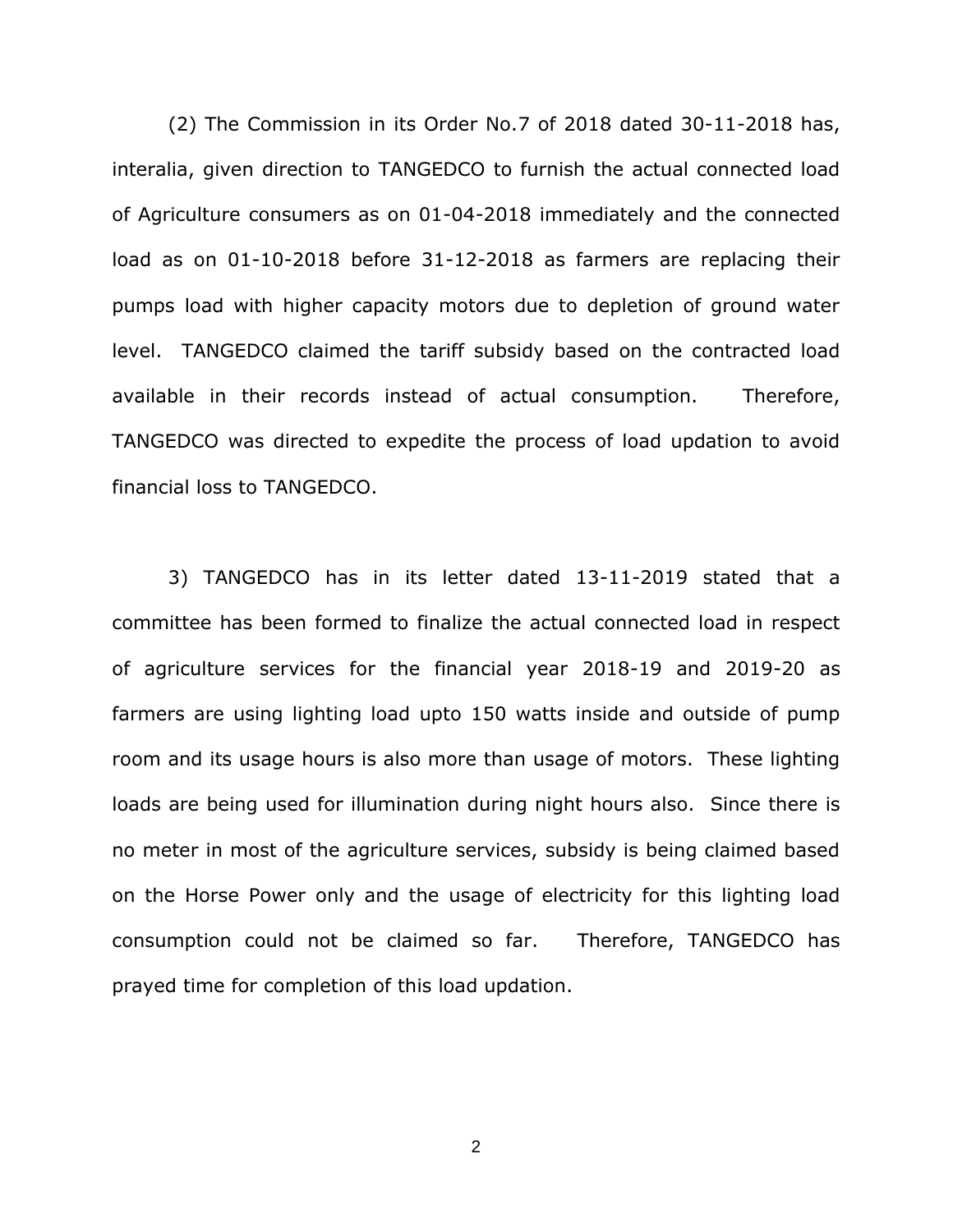4) In the Legislative Assembly, the Government of Tamil Nadu announced 24x7 three phase power supply to agriculture consumers. As the Commission reposed faith on the capability of TANGEDCO officials to carry out the verification of agriculture load, the Commission vide its letter dated 19-01-2021 has directed TANGEDCO to verify the load on its own properly instead of a Third party verification and submit the monthly progress report to the Commission on  $15<sup>th</sup>$  of every month.

5) The Commission has in its Order No.7 of 2020 dated 20-06-2020 approved the preliminary true up for the financial year 2018-19 based on the data furnished by TANGEDCO. The details of connected load furnished by TANGEDCO in respect of Agriculture Normal category and SFS category for the FY 2018-19 are as follows:

(Rs. in Crs)

| SI.No. | Category                          | <b>Connected</b><br>based<br>Load<br>data<br><b>on</b> | <b>Subsidy</b><br>payable<br>by<br>the | <b>Subsidy</b><br><b>Amount</b> |  |
|--------|-----------------------------------|--------------------------------------------------------|----------------------------------------|---------------------------------|--|
|        |                                   | furnished<br>by<br><b>TANGEDCO</b>                     | Government                             |                                 |  |
| 1.     | Normal                            | 1,14,58,107.02                                         | Rs.2875/HP/pa                          | 3,294.21                        |  |
| 2.     | Self<br>Financing<br>Scheme (SFS) | 27,72,317.60                                           | Rs.2875/HP/pa                          | 797.04                          |  |
|        |                                   | Total                                                  |                                        | 4,091.25                        |  |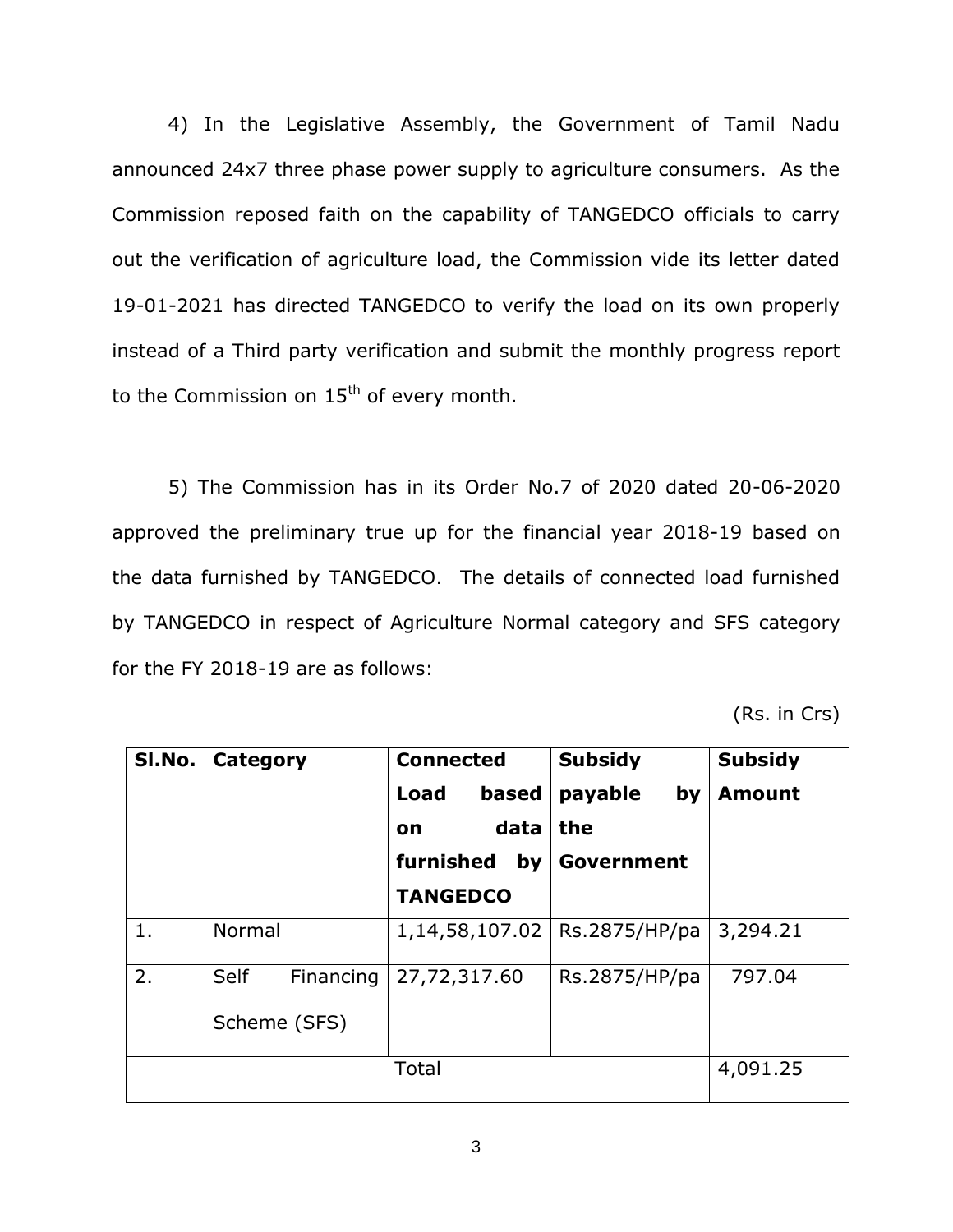6) TANGEDCO has in its letter dated 03-10-2020 stated that due to Covid-19 pandemic, the identification of actual number of agriculture services could not be completed. Therefore, TANGEDCO prayed time till 31- 12-2020 for submission of actual connected load of agriculture consumers for the FY 2018-19 and 2019-20. Considering the aforesaid reasons, the Commission extended the time as prayed by TANGEDCO.

7) Due to second wave of Covid-19 pandemic, the progress in load updation was further delayed. In the mean time, the preliminary true up in respect of all subsidy categories including Agriculture Normal and SFS category has been completed for the financial year 2019-20. The details of connected load furnished by TANGEDCO in respect of Agriculture Normal and SFS for the FY 2019-20 are as follows:

(Rs. in Crs)

| SI.No. | Category                          | <b>Connected</b><br>based<br>Load<br>data<br>on<br>furnished<br>by<br><b>TANGEDCO</b> | <b>Subsidy</b><br>payable<br>by<br>the<br>Government | <b>Subsidy</b><br><b>Amount</b> |
|--------|-----------------------------------|---------------------------------------------------------------------------------------|------------------------------------------------------|---------------------------------|
| 1.     | Normal                            | 1,29,78,571                                                                           | Rs.2875/HP/pa                                        | 3,731.34                        |
| 2.     | Self<br>Financing<br>Scheme (SFS) | 18,29,170                                                                             | Rs.2875/HP/pa                                        | 525.89                          |
|        |                                   | Total                                                                                 |                                                      | 4,257.23                        |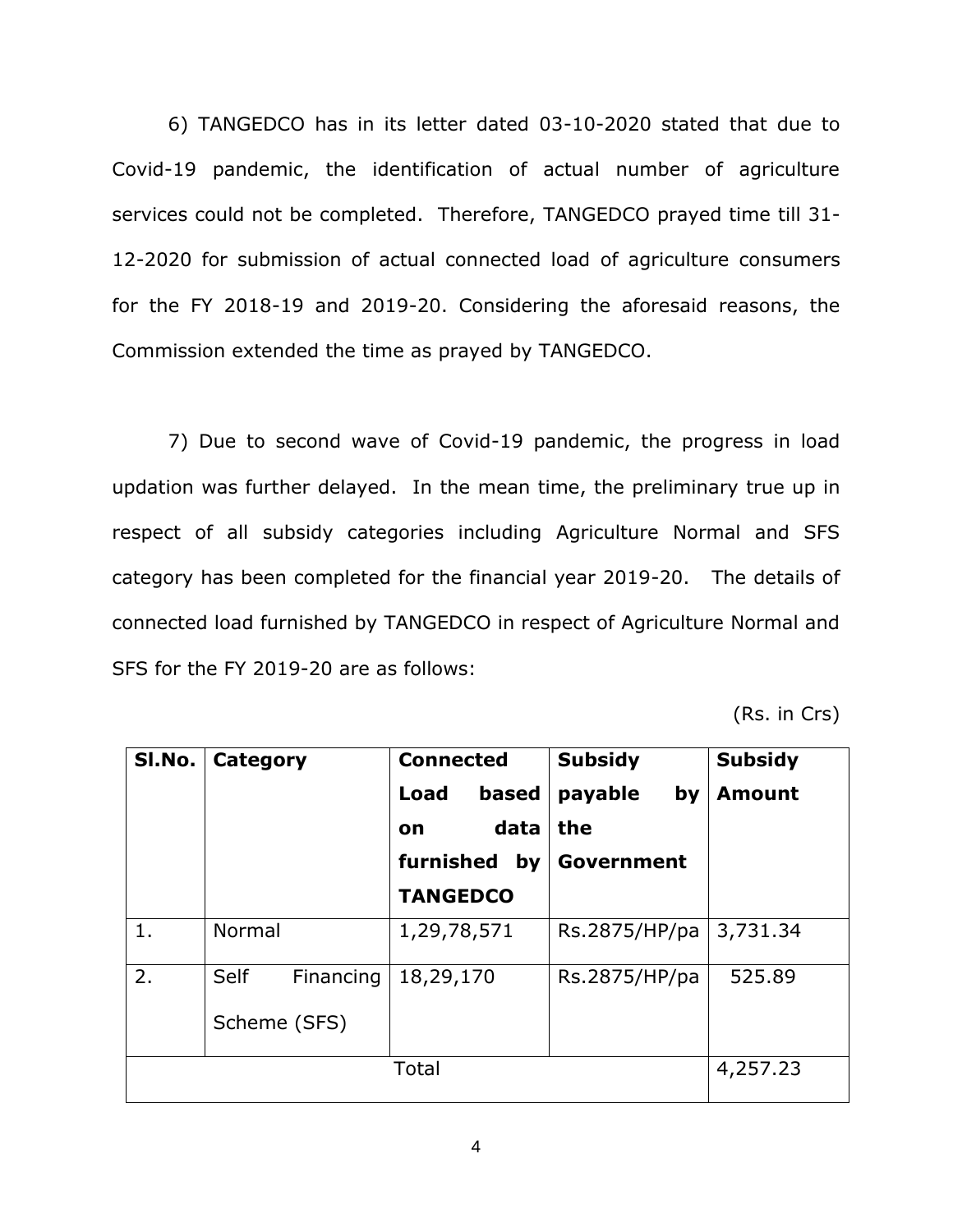8) TANGEDCO has in its letter dated 16-11-2021 furnished the details of actual connected load and number of service connections of agriculture consumers under Normal and SFS categories for the FY 2018-19 and 2019- 20 and claimed the additional subsidy as follows:

**Financial Year 2018-19** (Rs. in Crs)

| <b>SI.No.</b> | Category       | <b>Connected</b> | <b>Subsidy</b> | <b>Subsidy</b><br>be<br>to |
|---------------|----------------|------------------|----------------|----------------------------|
|               |                | Load             |                | realised as<br>per         |
|               |                |                  |                | actual                     |
|               |                |                  |                | connected load             |
| 1.            | Normal         | 1,46,41,040.10   | Rs.2875/HP/pa  | 4,209.30                   |
| 2.            | Self Financing | 18,84,424.44     | Rs.2875/HP/pa  | 541.77                     |
|               | Scheme         |                  |                |                            |
|               | (SFS)          |                  |                |                            |
|               |                | Total            |                | 4,751.07                   |

## **Financial Year 2019-20** (Rs. in Crs)

| SI.No. | Category       | <b>Connected</b> | <b>Subsidy</b> | <b>Subsidy</b> | to | be  |
|--------|----------------|------------------|----------------|----------------|----|-----|
|        |                | Load             |                | realised as    |    | per |
|        |                |                  |                | actual         |    |     |
|        |                |                  |                | connected load |    |     |
| 1.     | Normal         | 1,46,88,019.61   | Rs.2875/HP/pa  | 4,222.81       |    |     |
| 2.     | Self Financing | 20,70,909.28     | Rs.2875/HP/pa  | 595.39         |    |     |
|        | Scheme         |                  |                |                |    |     |
|        | (SFS)          |                  |                |                |    |     |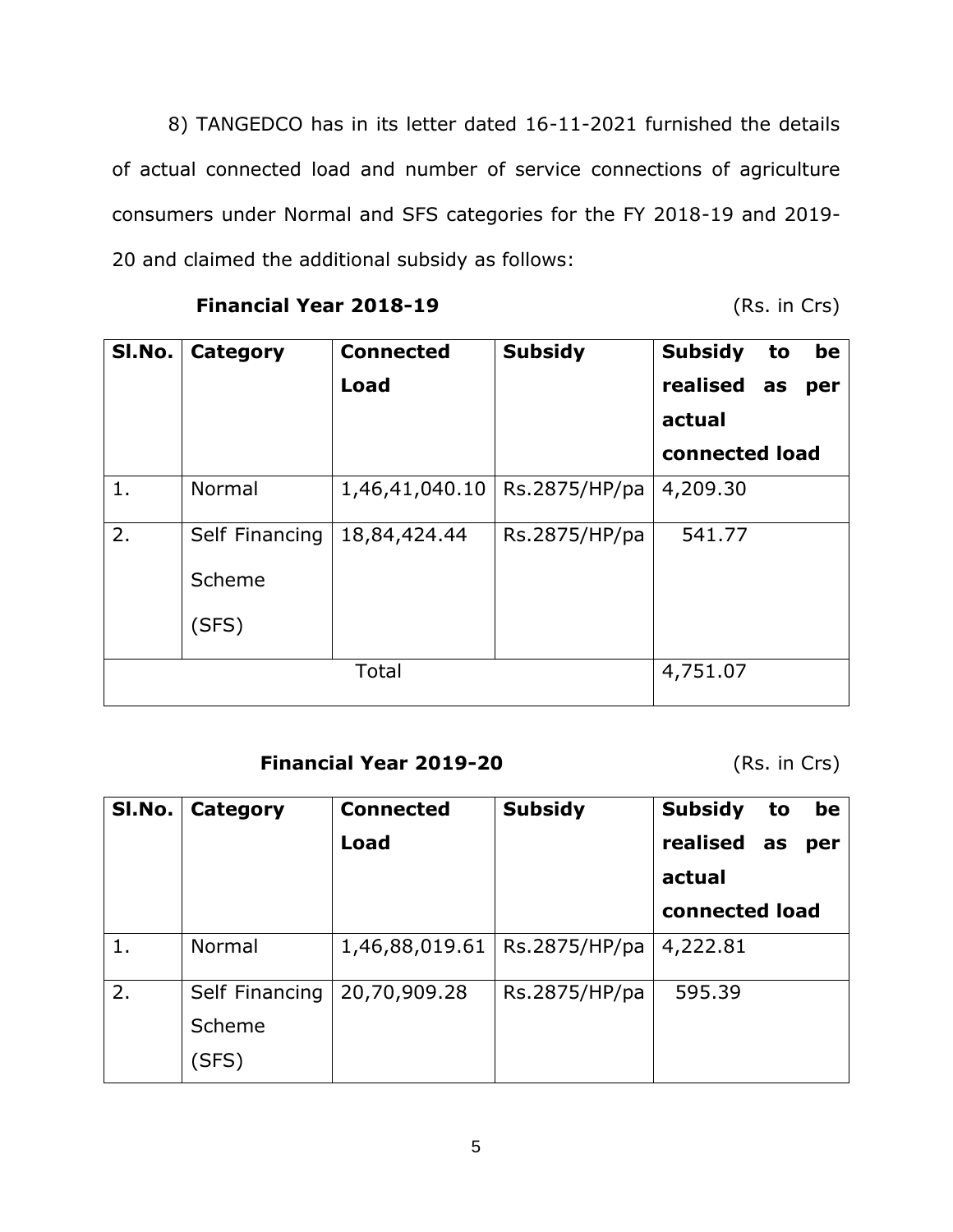| lai | 010,00<br>$\sqrt{ }$<br>010.ZU |
|-----|--------------------------------|
|     |                                |

9) The Commission has already passed an order for realisation of the preliminary subsidy amount in respect of all subsidy categories including Agriculture Normal and SFS category for the FY 2018-19 and 2019-20 vide Order No.7 of 2020 dated 20-06-2020 and Order No.7 of 2021 dated 30-09- 2021 respectively.

10) To authenticate the updation of actual connected load in respect of Agriculture Normal and SFS category for the financial year 2018-19 and 2019-20, the Commission vide its letter dated 29-11-2021 directed TANGEDCO to submit a detailed report containing the methodology adopted circle wise for load measurement and updation along with two samples in each circle to substantiate their claim. Accordingly, TANGEDCO has vide their reply letter dated 13-12-2021 submitted the methodology adopted for load measurement and updation as follows:

- 1) Due to depletion of ground water level, the farmers are forced to replace their pumps load with higher capacity motors.
- 2) The computed consumption thus arrived based on the contracted load as per records is much lesser than the actual consumption. Tariff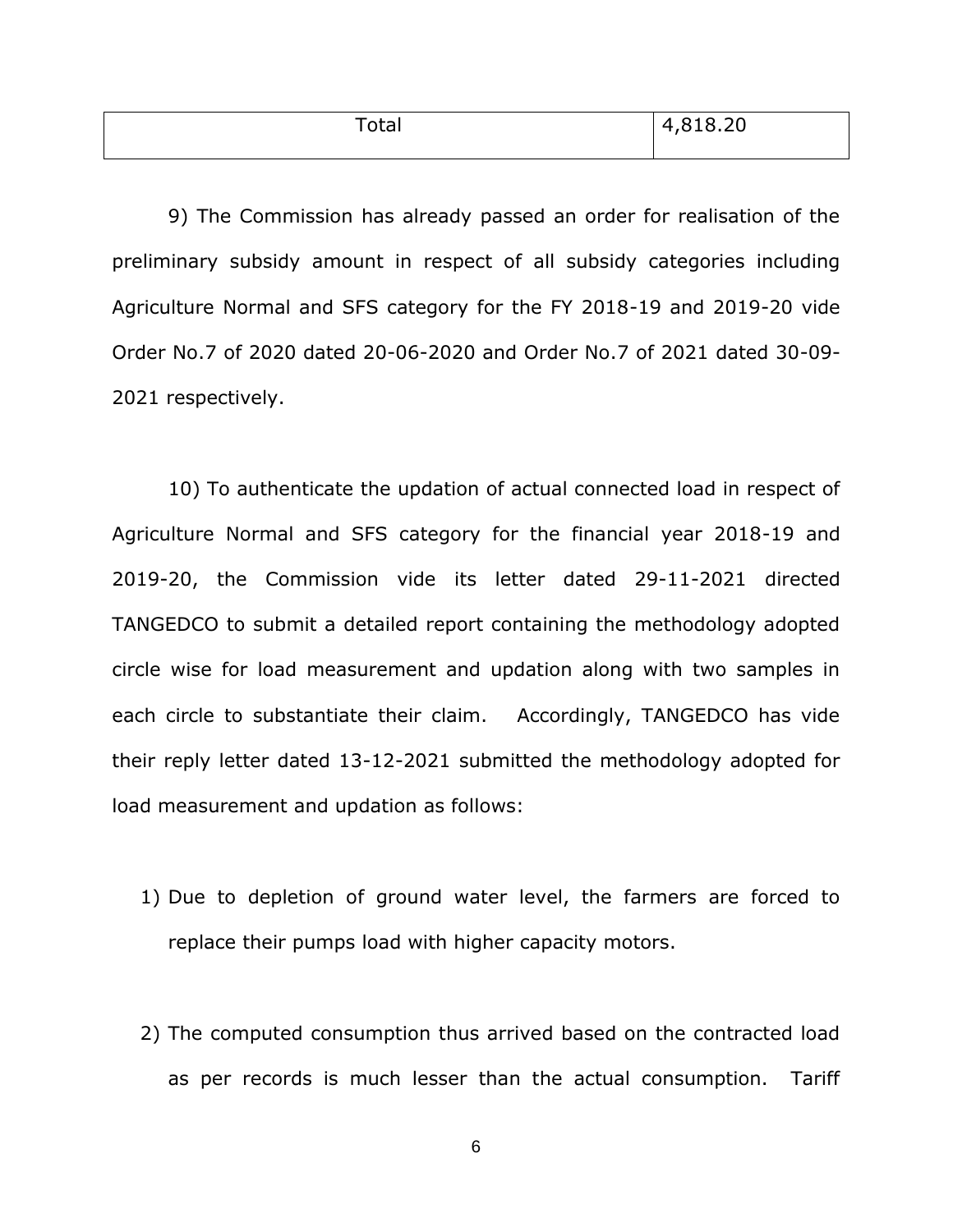subsidy claimed by TANGEDCO and provided to TANGEDCO is less than actual tariff subsidy.

- 3) The input power of the motor was assessed using clamp on power meter. The clamp on power meter is preferable for the practical purpose. New clamp on power meters were procured wherever the same are not available.
- 4) The kW MD on the actual load, by dividing the same by 0.746 for arriving in terms of HP and the same was updated in LT billing.
- 5) TANGEDCO has created a exclusive software for entering voltage, current and power factor and that measured data were entered by the concerned section officer which was cross checked by Assistant Executive Engineer and Executive Engineer and handed over to Assistant Accounts Offices/Revenue branch of each division for verification of measurement with existing data and confirmed load were updated in LT Billing software.

TANGEDCO stated the reasons for a huge variation between the contracted load and the actual connected load as below:-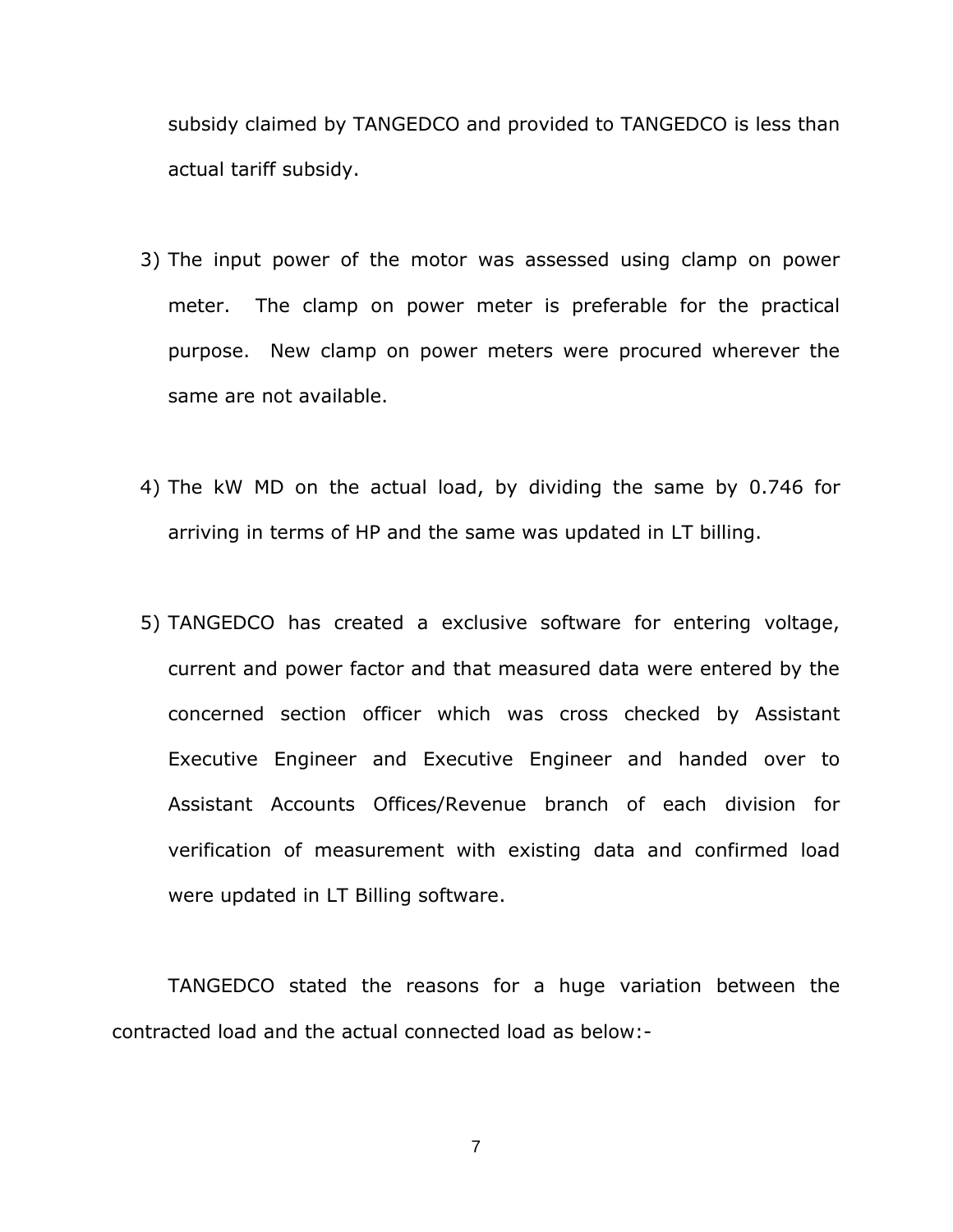a) The numbers in agriculture services differed between tariff subsidy data and LT billing data.

b) Due to want of records/approval, the Agriculture service connections are not updated in LT billing.

c) Multiple loads are connected in single service. Now it has been segregated properly based on the actual load.

d) Some of the agriculture service connections are permanently dismantled and not updated in LT billing data.

e) Water potential area loads are not updated.

f) Load of bifurcated / new sections formulated / added from nearby circle are not verified.

g) Some of the Agriculture services are running and old LT service nos. was identified and could not be included in LT billing due to assignment of new nos.

h) Agriculture services are classified under domestic tariff.

i) Agriculture services were effected under LT tariff III A (1) and converted to LT tariff IV after reaching seniority are not accounted properly.

j) Agriculture loads could not be updated due to non availability of provision in LT billing.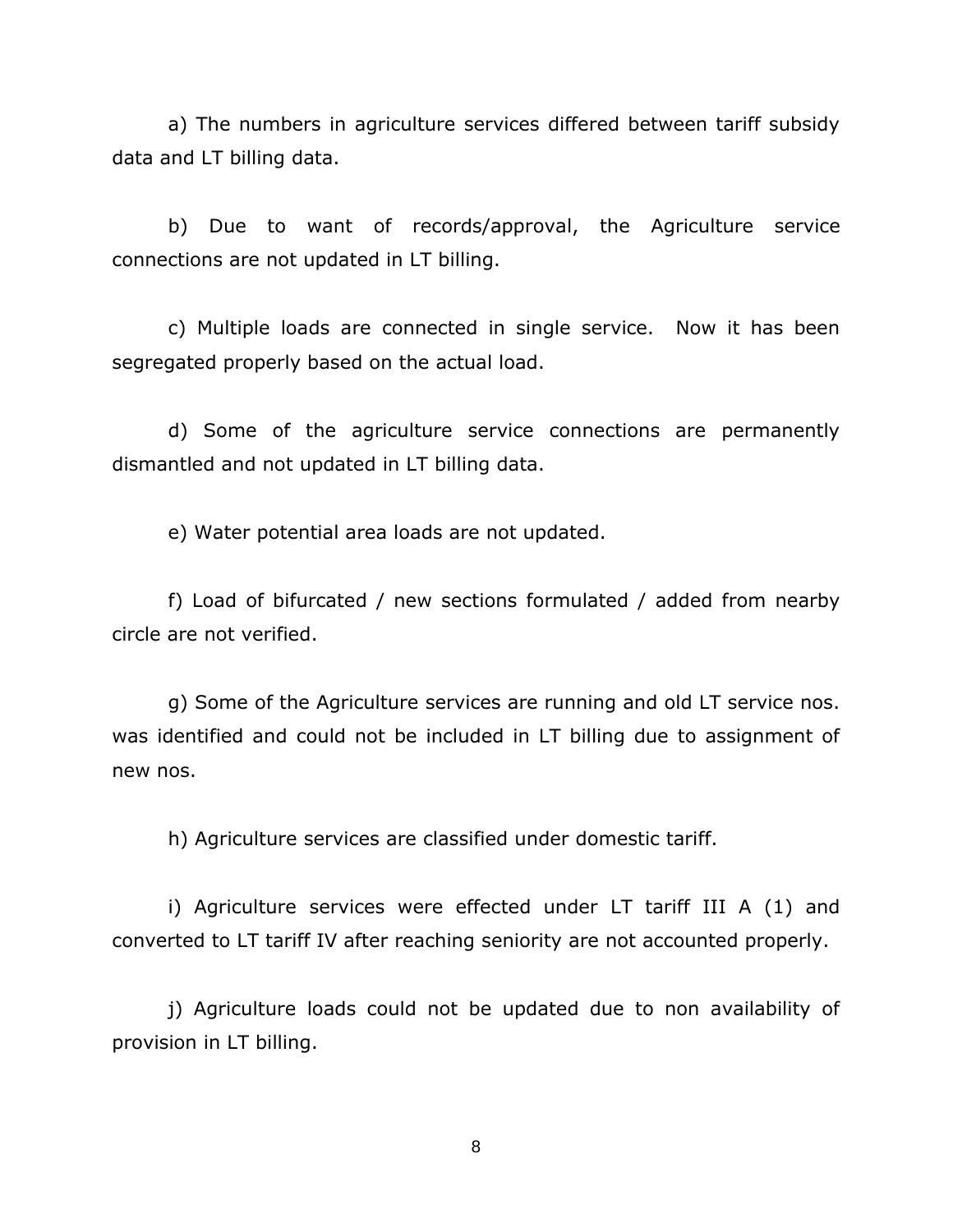11) The Commission scrutinized two samples in each circle and also called for the report in respect of agriculture normal and SFS category for Nilgris circle. The Commission convinced the agriculture power check inspection report dated 15-02-2022 pertaining to Salem East Division and appreciates the process of verification done by Assistant Engineer and cross checked by Assistant Executive Engineer and Executive Engineer.

12) TANGEDCO in its letter dated 17-02-2022 addressed to the Chief Electrical Inspector to Government with a copy to the Deputy Secretaries of Energy and Finance Department, have included the aforesaid additional claim in the Final Modified Appropriation for the current Financial Year 2021- 22.

13) TANGEDCO has stated that if there is no Covid-19 pandemic in Tamil Nadu, the updation of actual connected load in respect of Agriculture Normal and SFS category for the financial year 2018-19 and 2019-20 might have been completed during the relevant financial year.

14) Considering the reasons and strenuous efforts put forth by TANGEDCO, the Commission decides to approve the additional subsidy as claimed by TANGEDCO. The additional subsidy payable by the GoTN for the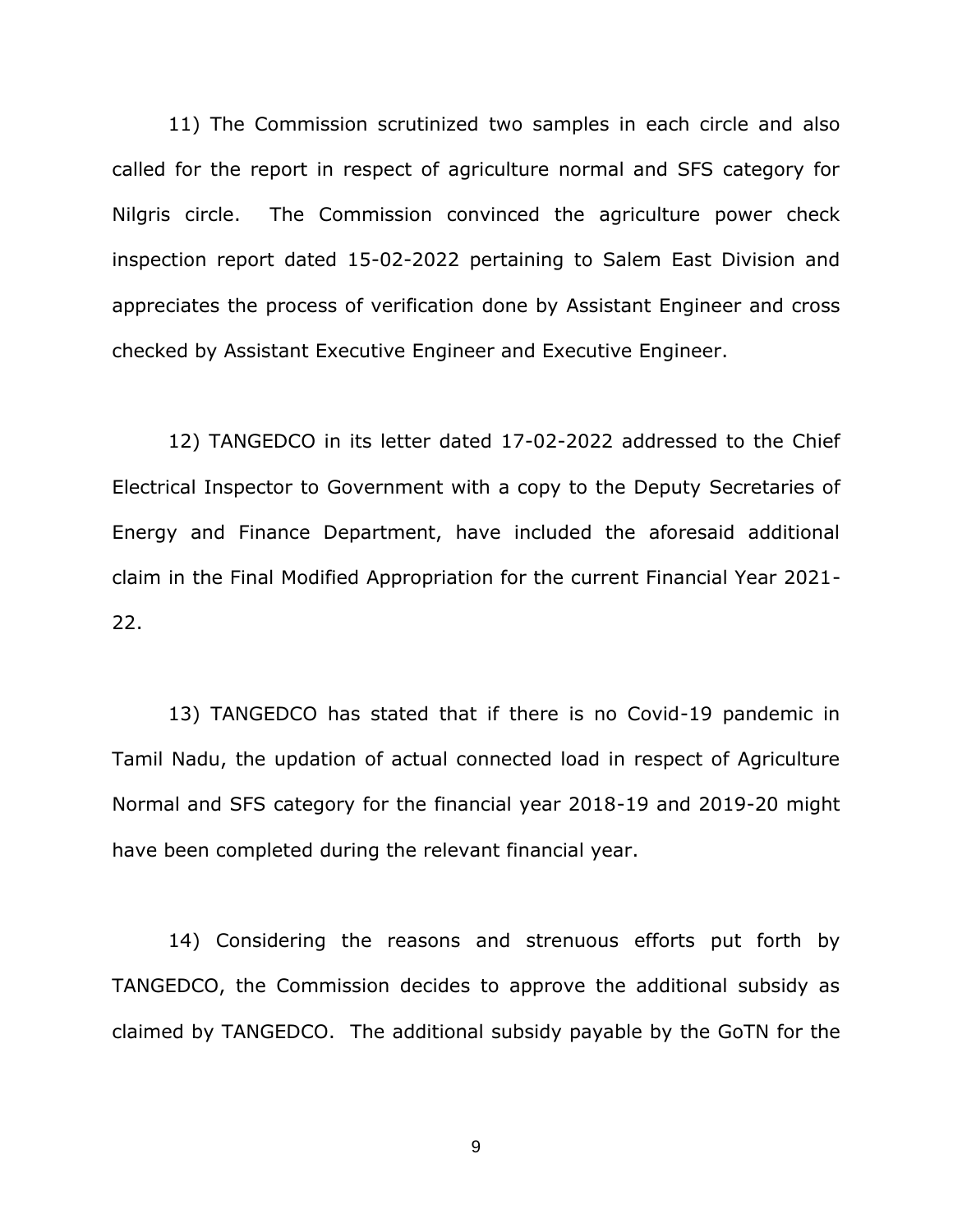Agriculture Normal and Agriculture SFS categories for the FY 2018-19 and 2019-20 will be as follows:

### **Subsidy reconciliation for FY 2018-19 and 2019-20**

(Rs. in Crs.)

|                                                                                                                                                        | Sl.  Tariff<br>No. Category |        |        | Subsidy Received Subsidy to be Final<br>based on received<br>Preliminary data on actual data |        | based True up True up | <b>Final</b>                                                                 |
|--------------------------------------------------------------------------------------------------------------------------------------------------------|-----------------------------|--------|--------|----------------------------------------------------------------------------------------------|--------|-----------------------|------------------------------------------------------------------------------|
|                                                                                                                                                        |                             | (1)    | (2)    | (3)                                                                                          |        |                       | 2018-19 2019-20 2018-19 2019-20 2018-19 2019-20<br>$(4)$ $(5)=3-1$ $(6)=4-2$ |
|                                                                                                                                                        | 1. Agricultural             |        |        | 3,294.21  3,731.34  4,209.30  4,222.81                                                       |        | 915.09                | 491.47                                                                       |
|                                                                                                                                                        | Normal                      |        |        |                                                                                              |        |                       |                                                                              |
|                                                                                                                                                        | 2. Self                     | 797.04 | 525.89 | 541.77                                                                                       | 595.39 | $-255.27$             | 69.50                                                                        |
|                                                                                                                                                        | Financing                   |        |        |                                                                                              |        |                       |                                                                              |
|                                                                                                                                                        | Scheme                      |        |        |                                                                                              |        |                       |                                                                              |
|                                                                                                                                                        | (SFS)                       |        |        |                                                                                              |        |                       |                                                                              |
|                                                                                                                                                        | <b>Grand Total</b>          |        |        | 4091.25  4257.23  4751.07  4818.20                                                           |        | 659.82                | 560.97                                                                       |
| Total (2018-19 & 2019-20)                                                                                                                              |                             |        |        |                                                                                              | 659.82 | 560.97                |                                                                              |
| Additional subsidy payable by the Government of<br>Tamil Nadu in respect of Agriculture Normal and<br><b>SFS category for FY 2018-19 &amp; 2019-20</b> |                             |        |        |                                                                                              |        | 1220.79               |                                                                              |

Therefore, the Commission approves the additional subsidy of Rs.1220.79 Crores in respect of Agriculture Normal and SFS Categories for the FY 2018-19 and 2019-20 to compensate the revenue loss to TANGEDCO.

The Government of Tamil Nadu may release the subsidy immediately.